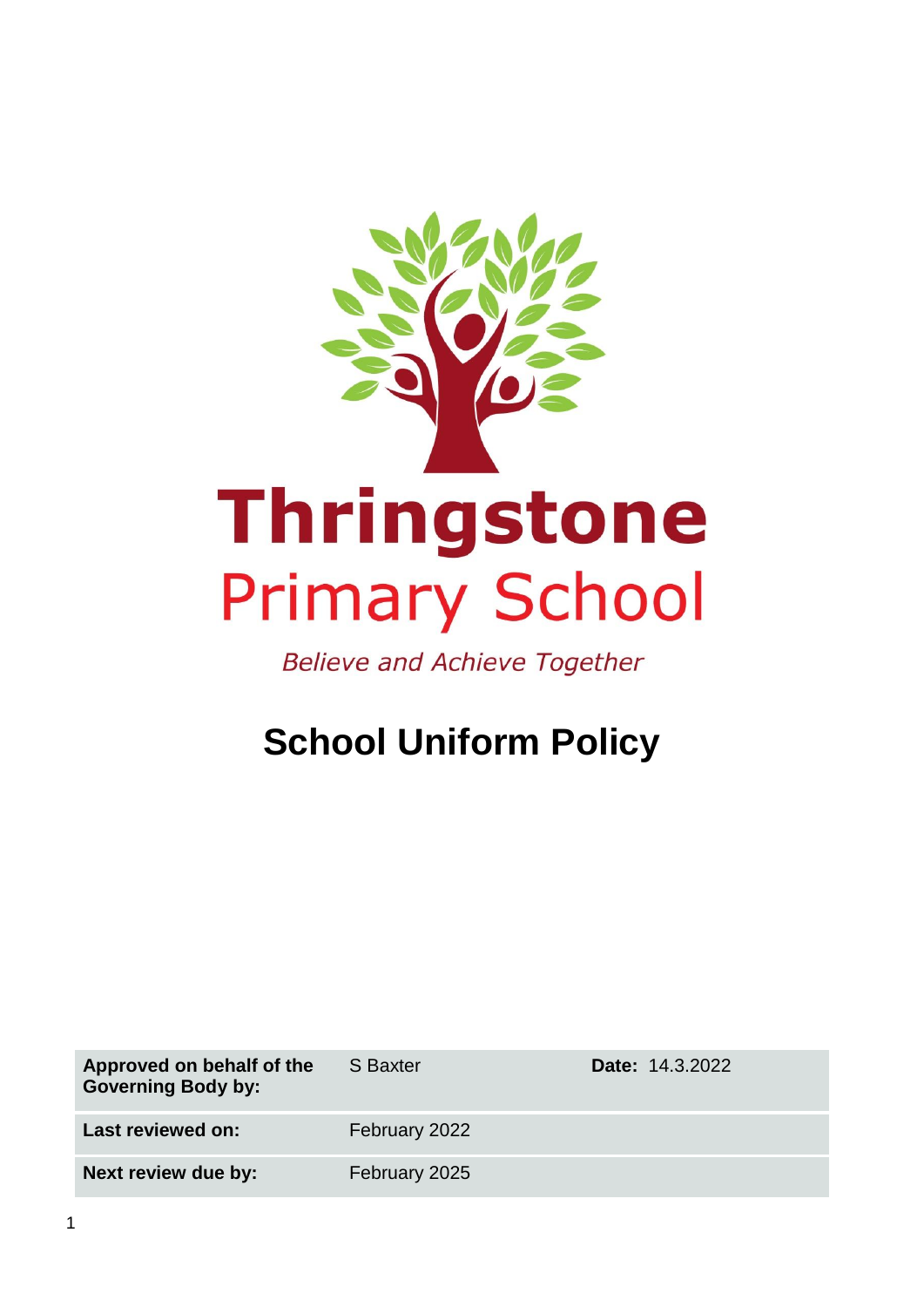## **1 Introduction**

It is our policy that all children should wear school uniform when attending school, or when participating in a school-organised event outside normal school hours. We provide a complete list of the items needed for school uniform.

#### **2 Aims and objectives**

Our policy is based on the notion that a school uniform:

- promotes a sense of pride in the school;
- engenders a feeling of community and belonging;
- is practical and smart;
- identifies the children with the school:
- is not distracting in class (as fashion clothes might be);
- makes children feel equal to their peers in terms of appearance;
- is regarded as suitable, and good value for money, by most parents and carers;
- has been designed with health and safety in mind.

## **Our colours are red, grey/black and white and the uniform is as follows:**

- Red sweatshirt with or without school logo
- Red jumper with or without school logo
- White or red polo shirt with or without school logo
- School red fleece and/or reversible fleece jacket with school logo (optional)
- School red book bag with school logo (optional)
- Grey or black trousers, skirt, pinafore dress or shorts
- Red gingham dresses or culottes may be worn in the summer term
- Black or dark shoes

Children are expected to change their outdoor shoes for indoor shoes when in the school building to reduce mud and dirt being carried through the school and in classrooms. Plain dark plimsolls are recommended indoor shoes.

## **For PE all children need**

- A red or white t-shirt (no logos other than the school logo)
- Black or dark plain PE shorts or leggings
- A pair of trainers and suitable clothing for outdoor PE
- Plimsols for indoor PE

# **3 Jewellery**

On health and safety grounds, we do not allow children to wear jewellery in our school. The exceptions to this rule are ear-ring studs in pierced ears, watches and small objects of religious or cultural significance. We ask the children either to remove these objects during PE and games.

## **4 Hairstyles**

Hairstyles should be appropriate for school. All long hair (shoulder length or longer) should be tied back. Headbands or hair bobbles should be plain dark blue, black, or brown. The school does not encourage children to have hairstyles that could serve as a distraction to other children.